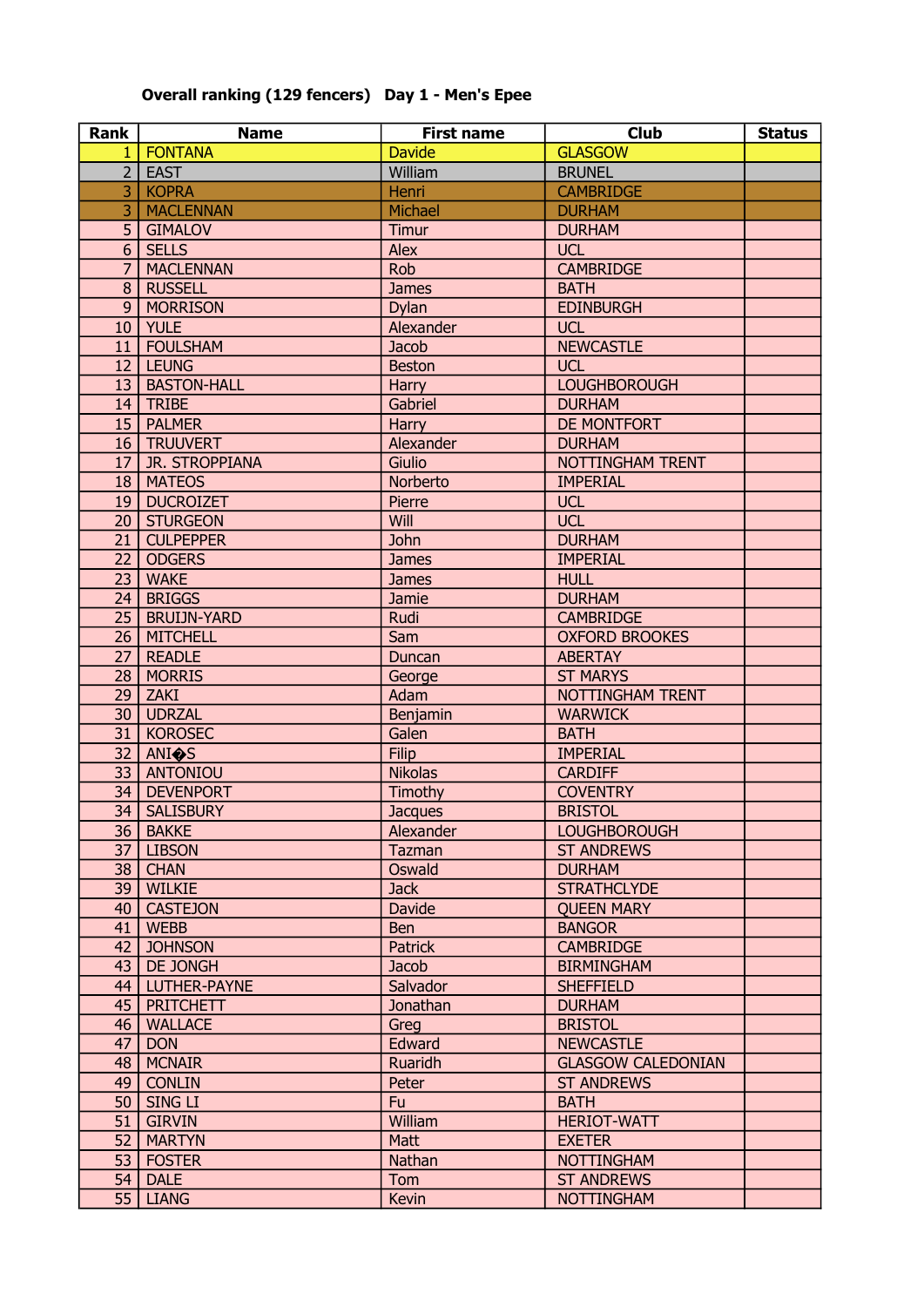|                 | 56   PARASKEVA      | Alexandros       | <b>NORTHUMBRIA</b>    |  |
|-----------------|---------------------|------------------|-----------------------|--|
| 57              | <b>CHEEMA-GRUBB</b> | Hugo             | <b>CITY</b>           |  |
|                 | 58   PRINCE         | Tom              | <b>BANGOR</b>         |  |
| 59              | <b>WILCZEK</b>      | <b>Kacper</b>    | <b>YORK</b>           |  |
| 60 <sup>1</sup> | <b>MROSZCZAK</b>    | Mikolaj          | <b>IMPERIAL</b>       |  |
| 61              | <b>ATHANASIOU</b>   | Gavriel          | <b>LANCASTER</b>      |  |
| 62              | <b>OBRIEN</b>       | Fraser           | <b>BRISTOL</b>        |  |
| 63              | <b>TAMMISTE</b>     | <b>Paul Mark</b> | <b>DUNDEE</b>         |  |
| 64              | <b>WHITE</b>        | Dan              | <b>BATH</b>           |  |
| 65              | <b>RICHARDS</b>     | <b>Marcus</b>    | <b>NOTTINGHAM</b>     |  |
| 66              | <b>PCHELINTSEV</b>  | Ivan             | <b>IMPERIAL</b>       |  |
| 67              | <b>HALL</b>         | Matthew          | <b>WARWICK</b>        |  |
| 68              | WU                  | Chung            | <b>UCL</b>            |  |
| 69              | <b>HOLCROFT</b>     | William          | <b>OXFORD BROOKES</b> |  |
|                 |                     |                  |                       |  |
| 70              | <b>GRILLOT</b>      | Lucas            | <b>YORK</b>           |  |
| 71              | <b>LEUNG</b>        | Christopher      | <b>DUNDEE</b>         |  |
| 72              | <b>HALLIWELL</b>    | Barnaby          | <b>DURHAM</b>         |  |
| 73              | <b>WILSON</b>       | Sam              | <b>DURHAM</b>         |  |
| 74              | <b>CHENG</b>        | <b>Dennis</b>    | <b>EDINBURGH</b>      |  |
| 75              | <b>ATKINSON</b>     | Owen             | <b>SHEFFIELD</b>      |  |
| 76              | <b>COULSON</b>      | Will             | <b>LOUGHBOROUGH</b>   |  |
| 77              | <b>PLANT</b>        | Oscar            | <b>EXETER</b>         |  |
| 77              | <b>VEYSEY</b>       | Arlen            | <b>EXETER</b>         |  |
| 79              | <b>PATIENT</b>      | <b>Henry</b>     | <b>YORK</b>           |  |
| 80              | LE MAITRE           | <b>James</b>     | <b>EXETER</b>         |  |
| 81              | <b>CHAN</b>         | Paco             | <b>DURHAM</b>         |  |
| 82              | <b>ALAMIR</b>       | Mohammad         | <b>MANCHESTER MET</b> |  |
| 83              | <b>BOGANTCEV</b>    | Iakov            | <b>LANCASTER</b>      |  |
| 84              | <b>SETO</b>         | Hin              | <b>KEELE</b>          |  |
| 85              | <b>BERNS</b>        | Maxence          | <b>EXETER</b>         |  |
| 86              | <b>CAWLEY</b>       | Ollie            | <b>NOTTINGHAM</b>     |  |
| 87              | <b>BROWN</b>        | Robbie           | <b>EDINBURGH</b>      |  |
| 88              | <b>FUEDA</b>        | Koichiro         | <b>STRATHCLYDE</b>    |  |
| 89              | <b>LOSINSKI</b>     | Tomasz           | <b>WARWICK</b>        |  |
| 90              | <b>ALHARBI</b>      | Mohammed         | <b>SUNDERLAND</b>     |  |
| 91              | <b>LEUNG</b>        | Ryan             | <b>EXETER</b>         |  |
| 92              | <b>LEVER</b>        | Matthew          | <b>NORTHAMPTON</b>    |  |
| 93              | ZABOROWSKI          | Paul             | <b>GLASGOW</b>        |  |
|                 | 94   SROKA          | Patryk           | <b>SOUTHAMPTON</b>    |  |
| 95              | <b>WINGERT</b>      | <b></b> tienne   | <b>QUEEN MARY</b>     |  |
| 96              | <b>FOWLES</b>       | <b>Thomas</b>    | <b>EAST ANGLIA</b>    |  |
| 97              | <b>ZATS</b>         | Arsenii          | <b>DURHAM</b>         |  |
| 98              | <b>PRAKASH</b>      | Rahul            | <b>ST ANDREWS</b>     |  |
| 99              | <b>BRODSKIY</b>     | Edvard           | <b>QUEEN MARY</b>     |  |
| 100             | <b>BRATTON</b>      | <b>Jack</b>      | <b>ST ANDREWS</b>     |  |
| 101             | LIU                 | <b>Xiantai</b>   | <b>IMPERIAL</b>       |  |
| 102             | <b>BRATHAGEN</b>    | Daniel           | <b>ST ANDREWS</b>     |  |
| 103             | <b>CANNON</b>       | Richard          | <b>CARDIFF</b>        |  |
| 103             | <b>DENIZE</b>       | Paul             | <b>BANGOR</b>         |  |
| 105             | <b>JOHNSTONE</b>    | Connor           | <b>BATH</b>           |  |
| 106             | <b>HUTCHINGS</b>    | Ed               | <b>KEELE</b>          |  |
| 107             | <b>DIXON</b>        | Benjamin         | <b>LEEDS</b>          |  |
| 108             | LAMB                | David            | <b>KEELE</b>          |  |
| 109             | <b>GRAY</b>         | Martyn           | NOTTINGHAM TRENT      |  |
| 110             | <b>BURNS</b>        | Charles          | <b>GLASGOW</b>        |  |
| 111             | <b>SHILTON</b>      | Joshua           | <b>BRUNEL</b>         |  |
| 112             | <b>BARKER</b>       | Christopher      | <b>LEEDS</b>          |  |
| 113             | <b>ADIA</b>         | <b>Usamah</b>    | <b>LEEDS</b>          |  |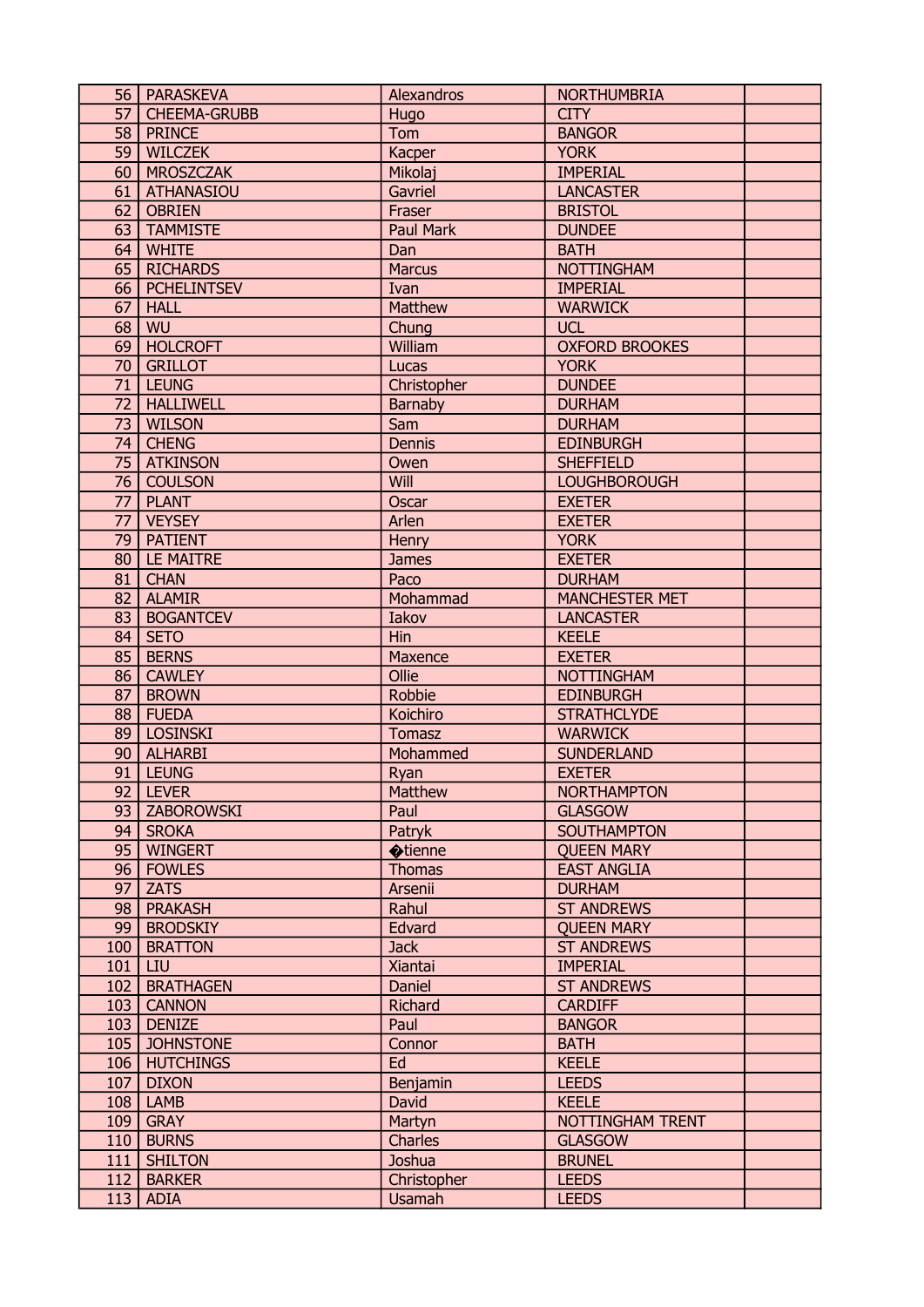| 114 | <b>MURDOCH</b>           | Adam         | <b>KEELE</b>        |            |
|-----|--------------------------|--------------|---------------------|------------|
| 115 | <b>KING</b>              | Harrison     | <b>BRUNEL</b>       |            |
| 116 | <b>MCLAUGHLAN</b>        | Matthew      | <b>EAST ANGLIA</b>  |            |
| 116 | <b>MILLS</b>             | Guy          | <b>EAST ANGLIA</b>  |            |
| 118 | <b>MILLER</b>            | <b>Barry</b> | <b>LOUGHBOROUGH</b> |            |
| 119 | <b>DOMON</b>             | <b>Jakub</b> | <b>PORTSMOUTH</b>   |            |
|     | <b>BAUDE DE BUNNETAT</b> | Lucas        | <b>OXFORD</b>       | <b>DNS</b> |
|     | <b>CHETLAND</b>          | <b>Rhys</b>  | <b>PORTSMOUTH</b>   | <b>DNS</b> |
|     | <b>COUCHMAN</b>          | Harry        | <b>BRISTOL</b>      | <b>DNS</b> |
|     | <b>FELTHAM</b>           | William      | <b>BRISTOL</b>      | <b>DNS</b> |
|     | <b>GREEN</b>             | Matthew      | <b>UCLAN</b>        | <b>DNS</b> |
|     | <b>KEW</b>               | Ethan        | <b>UWE</b>          | <b>DNS</b> |
|     | <b>MALE</b>              | <b>James</b> | <b>BATH</b>         | <b>DNS</b> |
|     | <b>MCLAUGHLIN</b>        | Reed         | <b>IMPERIAL</b>     | <b>DNS</b> |
|     | <b>RADFORD</b>           | <b>James</b> | <b>LANCASTER</b>    | <b>DNS</b> |
|     | <b>YIN MAN</b>           | <b>Kwok</b>  | <b>SHEFFIELD</b>    | <b>DNS</b> |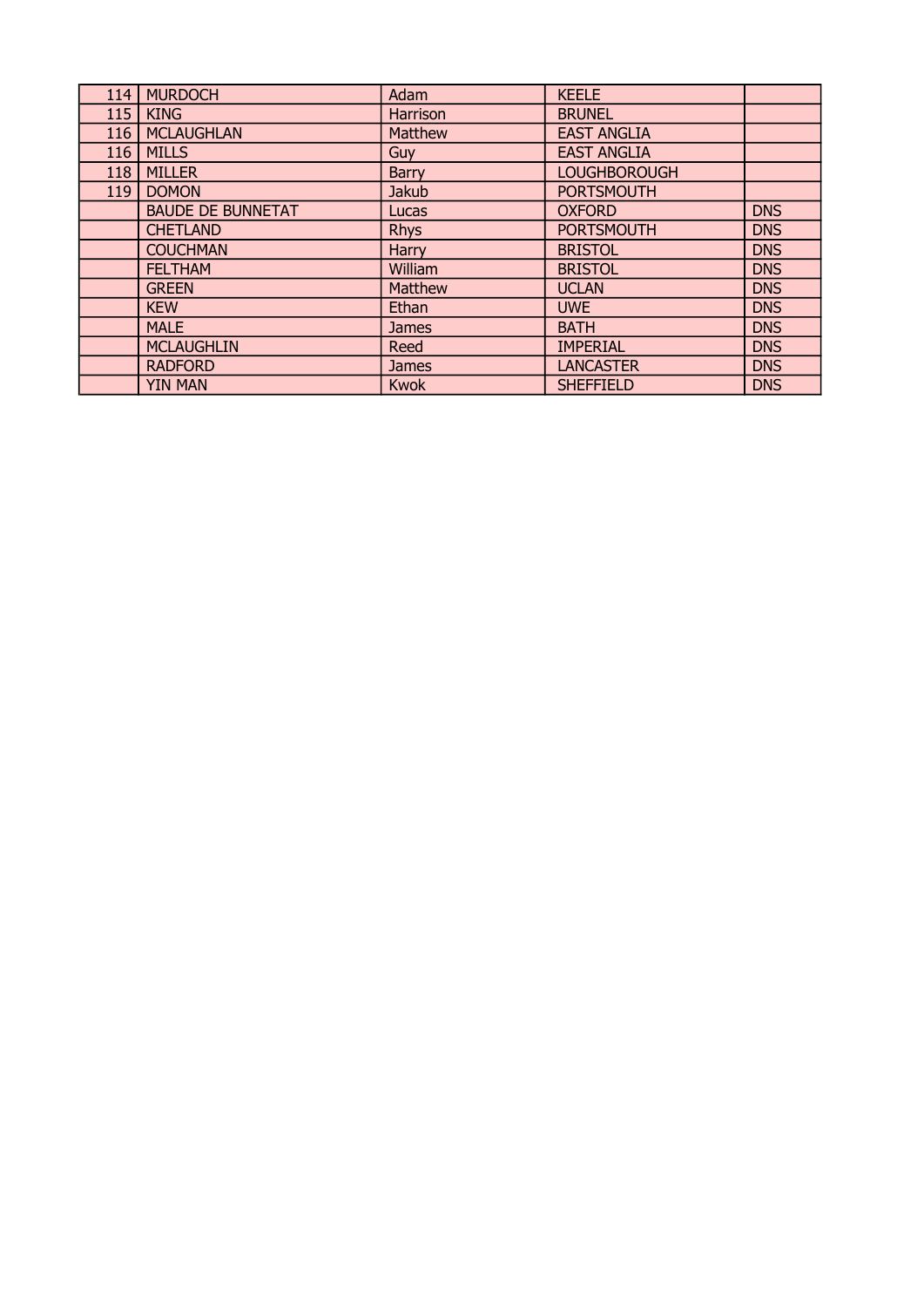# Day 3 -<br>Women's Epee Overall ranking (52 fencers)

| Rank           | <b>Name</b>          | <b>First name</b> | <b>Club</b>           |
|----------------|----------------------|-------------------|-----------------------|
| $\mathbf{1}$   | <b>POWELL</b>        | Alexandra         | <b>MANCHESTER MET</b> |
| 2 <sup>1</sup> | <b>SADLER</b>        | Louise            | <b>BATH</b>           |
| 3              | <b>HADALIN</b>       | Henriett          | <b>UCL</b>            |
| 3              | <b>KRZYZANIAK</b>    | Patrycja          | <b>EDINBURGH</b>      |
| 5 <sup>1</sup> | <b>CAVALLO</b>       | Francesca         | <b>IMPERIAL</b>       |
| 6 <sup>1</sup> | <b>COUNTER</b>       | Zoe               | <b>EDINBURGH</b>      |
| 7 <sup>1</sup> | <b>VAN ELDIK</b>     | Caroline          | <b>KENT</b>           |
|                | 8 SPICE              | Sarah             | NOTTINGHAM TRENT      |
|                | 9   TAYLOR           | Eleanor           | <b>MANCHESTER</b>     |
|                | 10   PAPADOPOULOS    | Keira             | <b>NEWCASTLE</b>      |
|                | 11   SOUTHERN        | Emily             | <b>IMPERIAL</b>       |
|                | 12   SIMMS-LYMN      | Tia               | <b>BRUNEL</b>         |
|                | 13 SYMMS             |                   |                       |
|                |                      | <b>Molly</b>      | <b>NOTTINGHAM</b>     |
|                | 14 BISHOP            | Catherine         | <b>BATH</b>           |
|                | 15   BRADLEY         | Katie             | <b>LEEDS</b>          |
|                | $16$ LOTT            | Lyric             | <b>CAMBRIDGE</b>      |
|                | 17   HAYNES          | Georgia           | <b>EDINBURGH</b>      |
| 18             | <b>GRANT</b>         | Lucy              | <b>DUNDEE</b>         |
|                | 19 DWORKIN           | Sasha             | <b>SUNDERLAND</b>     |
|                | 20 DUNCAN            | Hope              | <b>LANCASTER</b>      |
| 21             | <b>GALI</b>          | Rocio             | <b>IMPERIAL</b>       |
|                | $22$ LEE             | Natasha           | <b>NEWCASTLE</b>      |
| 23             | <b>GRIMSHAW</b>      | Rose              | <b>MANCHESTER</b>     |
| 24             | <b>BARNARD</b>       | Kezia             | <b>NEWCASTLE</b>      |
| 25             | <b>WOLF</b>          | Olivia            | <b>ST ANDREWS</b>     |
|                | 26 LEVER             | Rachael           | <b>NOTTINGHAM</b>     |
|                | 27   KNOWLES         | Alice             | <b>STRATHCLYDE</b>    |
|                | 28   BANASZAK        | <b>Barbara</b>    | <b>IMPERIAL</b>       |
|                | 29   HUMPHRIES       | Freya             | <b>DURHAM</b>         |
|                | 30 JAWED             | Yasmin            | <b>EXETER</b>         |
|                | 31   ASSASSA         | Katie             | <b>OXFORD BROOKES</b> |
|                | $32$ LITTLE          | Katie             | <b>BATH</b>           |
|                | 33   YING TANG       | Tsoi              | <b>KEELE</b>          |
|                |                      | Faith             |                       |
| 34             | <b>CHILD</b>         |                   | <b>QUEEN MARY</b>     |
| 35             | <b>NG</b>            | Stephanie         | <b>BRADFORD</b>       |
| 36             | <b>CURWEN</b>        | Becci             | <b>HARTPURY</b>       |
| 36             | MAYHOOK-WALKER       | India             | <b>IMPERIAL</b>       |
| 38             | <b>PARR</b>          | Darcey            | <b>UCLAN</b>          |
| 39             | <b>HULL</b>          | Florence          | <b>DURHAM</b>         |
| 39             | <b>WRAY</b>          | Olivia            | <b>BATH</b>           |
|                | 41 LE GUYON          | Solenn            | <b>DURHAM</b>         |
|                | 42 KASIMIS           | Natalia           | <b>OXFORD BROOKES</b> |
| 43             | <b>GHOLAMI</b>       | <b>Ines</b>       | <b>BANGOR</b>         |
|                | 44   CLIFTON         | Isobel            | <b>DURHAM</b>         |
|                | $45$ DONI            | Suheera           | <b>IMPERIAL</b>       |
| 45             | <b>MALAVE</b>        | Maria Alejandra   | <b>DURHAM</b>         |
| 47             | <b>SANCHEZ VALER</b> | In <sup>os</sup>  | <b>LANCASTER</b>      |
| 48             | <b>POON</b>          | Kristie           | <b>ST ANDREWS</b>     |
| 49             | <b>ROBINSON</b>      | Emma              | <b>CARDIFF</b>        |
|                | 50   VAUGHAN         | Amy               | <b>YORK</b>           |
| 51             | <b>SANDWEISS</b>     | Serena            | <b>ST ANDREWS</b>     |
|                | $52$   FIRTH         | Katharine         | <b>ST ANDREWS</b>     |
|                |                      |                   |                       |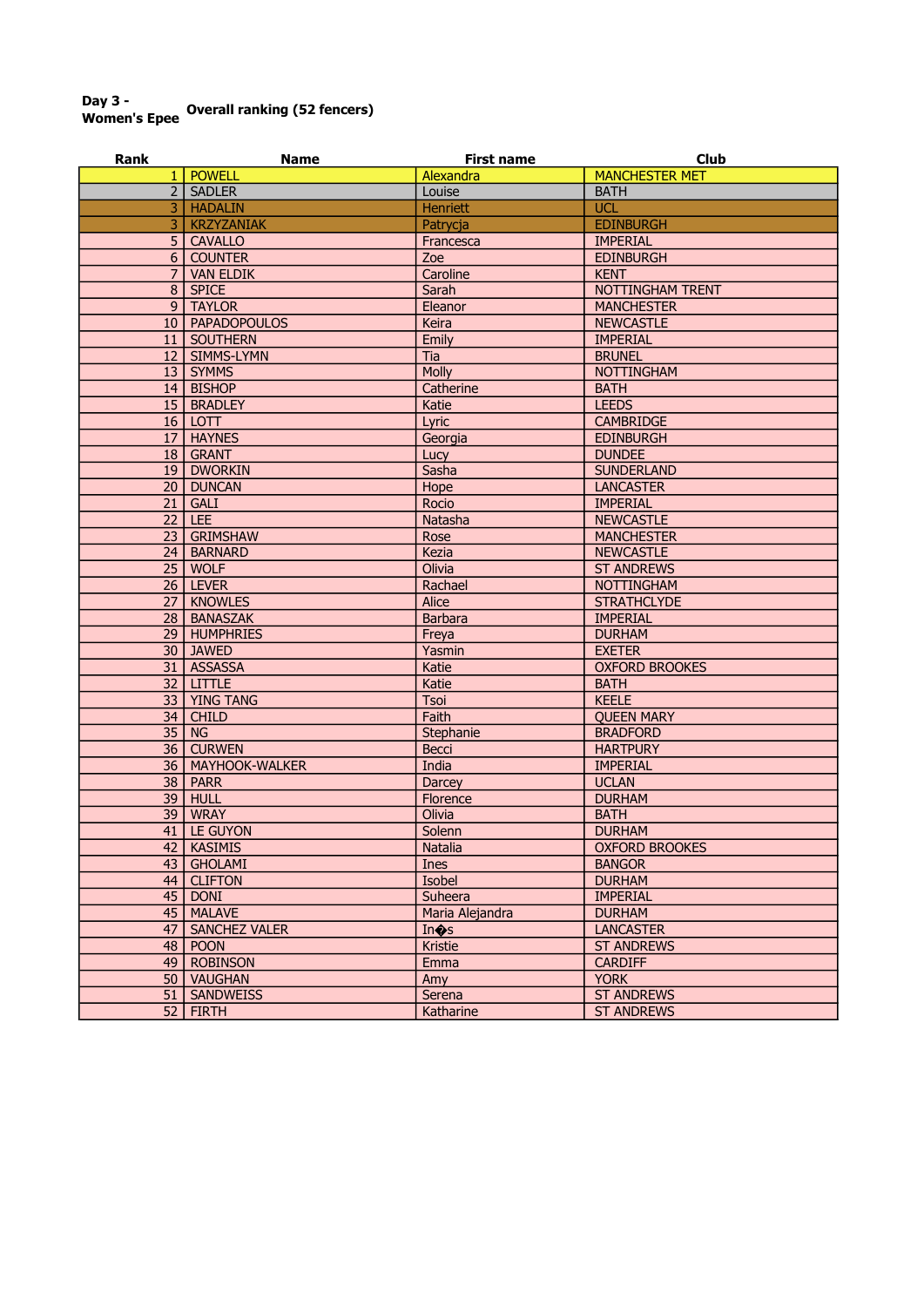## Overall ranking (111 fencers)

| Rank             | <b>Name</b>          | <b>First name</b>  | <b>Club</b>           | <b>Status</b> |
|------------------|----------------------|--------------------|-----------------------|---------------|
| 1 I              | <b>ROMA</b>          | Lorenzo            | <b>DURHAM</b>         |               |
|                  | 2 EFIMOV             | Hristo             | <b>OXFORD</b>         |               |
| $\overline{3}$   | <b>ALVARES PERES</b> | <b>Mark</b>        | <b>GLASGOW</b>        |               |
| 3                | <b>LUCCHETTI</b>     | <b>Stefano</b>     | <b>NOTTINGHAM</b>     |               |
| 5 <sup>1</sup>   | <b>MCLELLAN</b>      | Rory               | <b>EDINBURGH</b>      |               |
| 6 <sup>1</sup>   | <b>GOUGOULIAS</b>    | <b>Olympios</b>    | <b>MIDDLESEX</b>      |               |
| 6 <sup>1</sup>   | <b>HALLIWELL</b>     | Barnaby            | <b>DURHAM</b>         |               |
| $\boldsymbol{8}$ | <b>SAUNDERS</b>      | <b>Brynmor</b>     | <b>UCL</b>            |               |
| 9                | HO                   | Ian                | <b>QUEEN MARY</b>     |               |
| 10 <sup>1</sup>  | <b>HAYNES</b>        | Luke               | <b>ROEHAMPTON</b>     |               |
| 11 <sup>1</sup>  | <b>SCOTT</b>         | <b>Stuart</b>      | <b>BATH</b>           |               |
| 12               | <b>BORDIER</b>       | Max                | <b>LIVERPOOL</b>      |               |
| 13               | <b>HOLDSWORTH</b>    | <b>Bertie</b>      | <b>DURHAM</b>         |               |
| 14               | <b>KALOMOIRIS</b>    | Evangelos          | <b>NOTTINGHAM</b>     |               |
|                  | 15   ALWAHAIB        | Yahya              | <b>BRISTOL</b>        |               |
|                  | 16   MATHUR          | Anuj               | <b>NEWCASTLE</b>      |               |
| 17               | <b>DOCAVO GARCIA</b> | Antonio            | <b>NOTTINGHAM</b>     |               |
| 18 <sup>1</sup>  | <b>MYNORS</b>        | George             | <b>SWANSEA</b>        |               |
| 19               | PANAGIOTOPOULOS      | Apostolos          | <b>IMPERIAL</b>       |               |
| 20 <sup>1</sup>  | <b>WATT</b>          | Archie             | <b>OXFORD</b>         |               |
| 21 <sup>1</sup>  | <b>LINDSAY</b>       | Benjamin           | <b>DURHAM</b>         |               |
| 22               | <b>WONG</b>          | Vinson John        | <b>ST ANDREWS</b>     |               |
| 23               | <b>TWINE</b>         | Dan                | <b>CAMBRIDGE</b>      |               |
| 24               | <b>WATT</b>          | Caspian            | <b>BATH</b>           |               |
| 25               | <b>TANG</b>          | <b>Trevor</b>      | <b>DURHAM</b>         |               |
| 26               | LEE                  | <b>Kibaek</b>      | <b>OXFORD</b>         |               |
| 27               | <b>BAIRD-LUDLOW</b>  | <b>Diego</b>       | <b>BATH</b>           |               |
| 28               | <b>BEDFORD</b>       | Louis              | <b>UCL</b>            |               |
| 29               | <b>HOLDSWORTH</b>    | <b>Darcy</b>       | <b>DURHAM</b>         |               |
| 30               | <b>MCDONNELL</b>     | Kajetan            | <b>SHEFFIELD</b>      |               |
| 31               | <b>THOROGOOD</b>     | Charlie            | <b>LANCASTER</b>      |               |
| 32               | <b>GEOFFROY</b>      | Quentin            | <b>EDINBURGH</b>      |               |
| 33               | <b>MARTIN</b>        | <b>James</b>       | <b>EXETER</b>         |               |
| 34               | <b>FOSTER</b>        | Alex               | <b>BRISTOL</b>        |               |
| 35               | <b>KLEIN</b>         | <b>Oskar James</b> | <b>CAMBRIDGE</b>      |               |
|                  | 36   RAMSAY          | Phineas            | <b>NOTTINGHAM</b>     |               |
| 37 <sup>1</sup>  | <b>VARLEY</b>        | Alexander          | <b>EXETER</b>         |               |
| 38               | <b>PARR</b>          | Harry              | <b>YORK</b>           |               |
|                  | 39 PRINCE            | Thomas             | <b>BANGOR</b>         |               |
|                  | 40   MIYAKE          | Ryoto              | <b>LEEDS</b>          |               |
| 41               | <b>BOTT</b>          | Freddy             | <b>BRISTOL</b>        |               |
|                  | 42   REVESZ          | <b>Domonkos</b>    | <b>GLASGOW</b>        |               |
| 42 <sub>1</sub>  | SOPPITT              | Alisdair           | <b>WARWICK</b>        |               |
|                  | $44$   WHITE         | Dan                | <b>BATH</b>           |               |
|                  | 45   LOSINSKI        | <b>Tomasz</b>      | <b>WARWICK</b>        |               |
|                  | 46   LAP KIU CHAN    | Andrew             | <b>UCL</b>            |               |
| 47 <sup>1</sup>  | <b>COTOROGEA</b>     | Vlad               | <b>ANGLIA RUSKIN</b>  |               |
|                  | 48   LLEWELLYN       | Ethan              | <b>STRATHCLYDE</b>    |               |
| 49               | <b>HEGARTY</b>       | Hugh               | <b>ABERTAY</b>        |               |
| 50               | <b>BARKER</b>        | Christopher        | <b>LEEDS</b>          |               |
| 51               | <b>WALLACE</b>       | Greg               | <b>BRISTOL</b>        |               |
| 52               | <b>WILLIAMS</b>      | Dante              | <b>ST ANDREWS</b>     |               |
| 53               | GARAMVOLGYI          | <b>Balint</b>      | <b>EXETER</b>         |               |
|                  | 54   ABIDOVS         | Eldars             | <b>OXFORD BROOKES</b> |               |
| 55               | <b>ESTRUCH</b>       | <b>Thomas</b>      | <b>BATH</b>           |               |
| 56               | <b>WHATLEY</b>       | Stephen            | <b>KEELE</b>          |               |
| 57               | <b>DARSLEY</b>       | <b>Morris</b>      | <b>BATH</b>           |               |
|                  | 58   TKACZYK         | Charles            | <b>DURHAM</b>         |               |
|                  | 59   DROMGOOLE       | Somerset           | <b>BIRMINGHAM</b>     |               |
| 60               | <b>DENIZE</b>        | Paul               | <b>BANGOR</b>         |               |
| 61               | <b>NIU</b>           | Kaixin             | <b>EDINBURGH</b>      |               |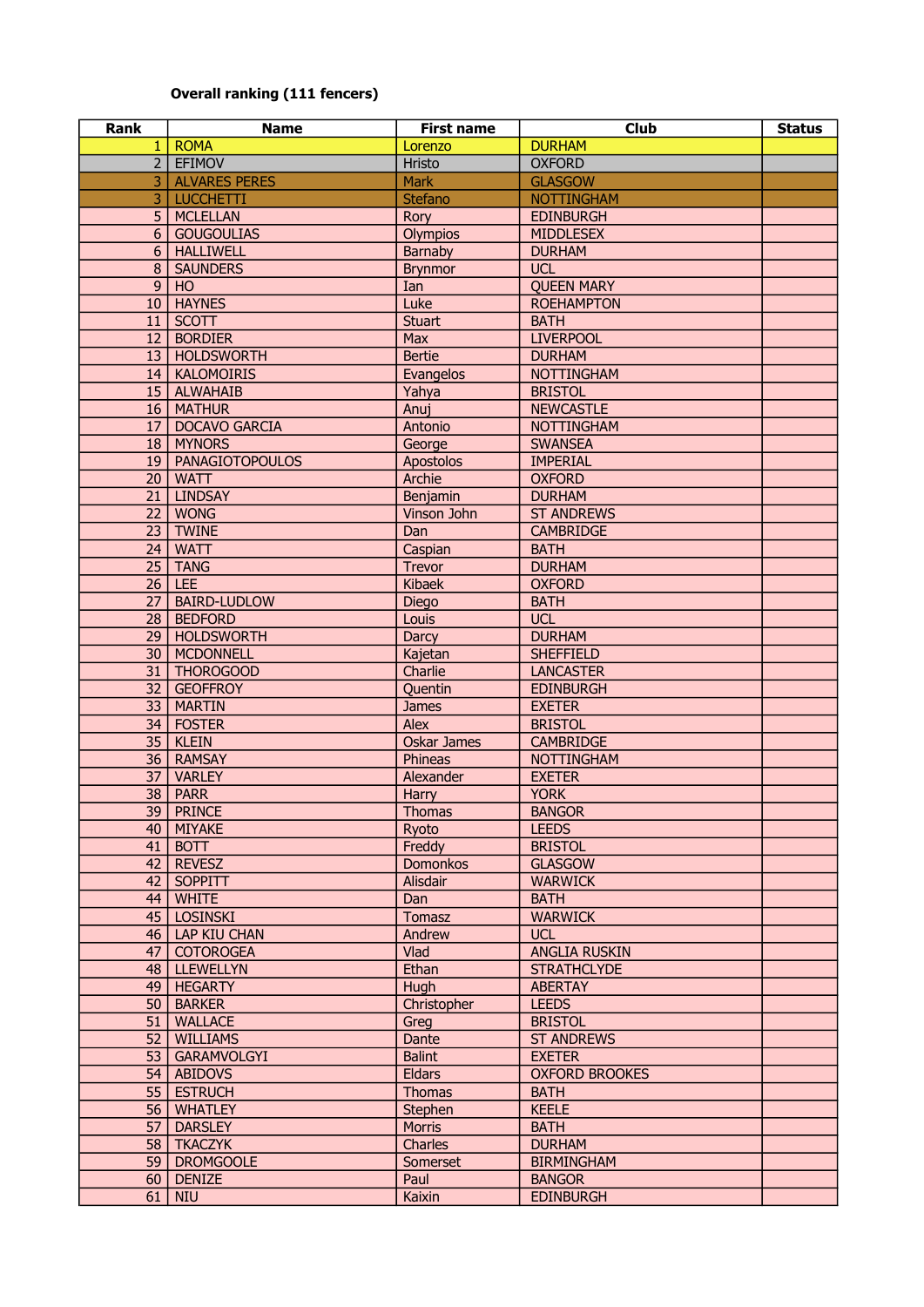|                 | 62   RICHARDS         | <b>Marcus</b>    | <b>NOTTINGHAM</b>     |            |
|-----------------|-----------------------|------------------|-----------------------|------------|
|                 | 63   BODEN            | George           | <b>CARDIFF</b>        |            |
| 64              | <b>BERRY</b>          | Joe              | <b>BIRMINGHAM</b>     |            |
| 65              | <b>ORCHARD</b>        | Campbell         | <b>WARWICK</b>        |            |
|                 | $66$ LEE              | Dominic          | <b>IMPERIAL</b>       |            |
| 67              | <b>CHEEMA-GRUBB</b>   | Hugo             | <b>CITY</b>           |            |
| 68              | <b>PIGG</b>           | Jake             | <b>ST ANDREWS</b>     |            |
| 69              | <b>HIGGINSON</b>      | Samuel           | <b>KEELE</b>          |            |
| 70              | <b>PATIENT</b>        | Henry            | <b>YORK</b>           |            |
| 71              | LAM                   | Jun              | <b>ST ANDREWS</b>     |            |
| 72              | TUSHINGHAM            | Sam              | <b>KEELE</b>          |            |
|                 | 73   SILCOCKS         | Ethan            | <b>BANGOR</b>         |            |
|                 | 74   ALISON           | Ben              | <b>KENT</b>           |            |
|                 | 75   NAMJOYNIK        | Amin             | <b>DUNDEE</b>         |            |
|                 | 76   ODGERS           | <b>James</b>     | <b>IMPERIAL</b>       |            |
|                 | 77   ANI $\bullet$ S  | <b>Filip</b>     | <b>IMPERIAL</b>       |            |
| 77              | <b>PEACOCK</b>        | Liam             | <b>LEEDS</b>          |            |
| 79              | <b>BOWEN</b>          | Alexander        | <b>KEELE</b>          |            |
| 80              | MYERS                 | <b>Brent</b>     | <b>EDINBURGH</b>      |            |
|                 | 81   XUAN TANG        | Zi               | <b>CAMBRIDGE</b>      |            |
| 82              | <b>HAJIMITSIS</b>     | Louis            | <b>BANGOR</b>         |            |
| 83              | <b>WIGHT</b>          | Lewis            | <b>BRUNEL</b>         |            |
|                 | 84   HERMELIN         | Maximilian       | <b>OXFORD BROOKES</b> |            |
| 85              | <b>HYDE</b>           | Jamie            | <b>STRATHCLYDE</b>    |            |
| 86              | <b>SHILIN</b>         | Savva            | <b>QUEEN MARY</b>     |            |
|                 | 86   TANCREDI BIANCHI | Jacopo           | <b>QUEEN MARY</b>     |            |
| 88              | <b>KOTROTSIS</b>      | <b>Dimitrios</b> | <b>STRATHCLYDE</b>    |            |
| 89 <sup>1</sup> | <b>DESHETLER</b>      | Scott            | <b>ST ANDREWS</b>     |            |
|                 | 90   SIWEK            | Janusz           | <b>IMPERIAL</b>       |            |
|                 | 90   THORNTON         | Henry            | <b>DURHAM</b>         |            |
| 92              | SAMUEL                | Joshua           | <b>ST ANDREWS</b>     |            |
| 93              | <b>DIREK</b>          | Meksel           | <b>KINGSTON</b>       |            |
| 94              | <b>OSMOND</b>         | Toby             | <b>BRUNEL</b>         |            |
| 95              | <b>BASTON-HALL</b>    | Harry            | <b>LOUGHBOROUGH</b>   |            |
| 96              | ROBERTSON-BROWN       | <b>Thomas</b>    | <b>DURHAM</b>         |            |
| 97              | <b>MOUQUET</b>        | Robbie           | <b>YORK</b>           |            |
| 98 <sup>1</sup> | <b>DENTON</b>         | Oliver           | <b>WORCESTER</b>      |            |
|                 | 99   COURTIER         | <b>Jack</b>      | NOTTINGHAM TRENT      |            |
|                 | 100   HOLLIDGE        | Sam              | <b>OXFORD BROOKES</b> |            |
|                 | 100 SIMPSON           | Cameron          | <b>WORCESTER</b>      |            |
| 102             | <b>BOTT</b>           | Zac              | <b>CARDIFF</b>        |            |
|                 | $102$   HAN           | Muchuan          | <b>BRISTOL</b>        |            |
| 102             | <b>MILLER</b>         | Barry            | <b>LOUGHBOROUGH</b>   |            |
|                 | 105   CAMPBELL        | Christopher      | <b>EDINBURGH</b>      |            |
|                 | $106$   HAIG          | Scott            | <b>CARDIFF</b>        |            |
| 106             | <b>SKORKA</b>         | Kacper           | <b>KEELE</b>          |            |
| 108             | <b>LEE</b>            | Dominic          | <b>DUNDEE</b>         |            |
|                 | <b>CROMIE</b>         | Max              | ROYAL HOLLOWAY        | <b>DNS</b> |
|                 | <b>PEASE</b>          | Matthew          | <b>YORK</b>           | <b>DNS</b> |
|                 | <b>WARRINGTON</b>     | Ari              | <b>OXFORD</b>         | <b>DNS</b> |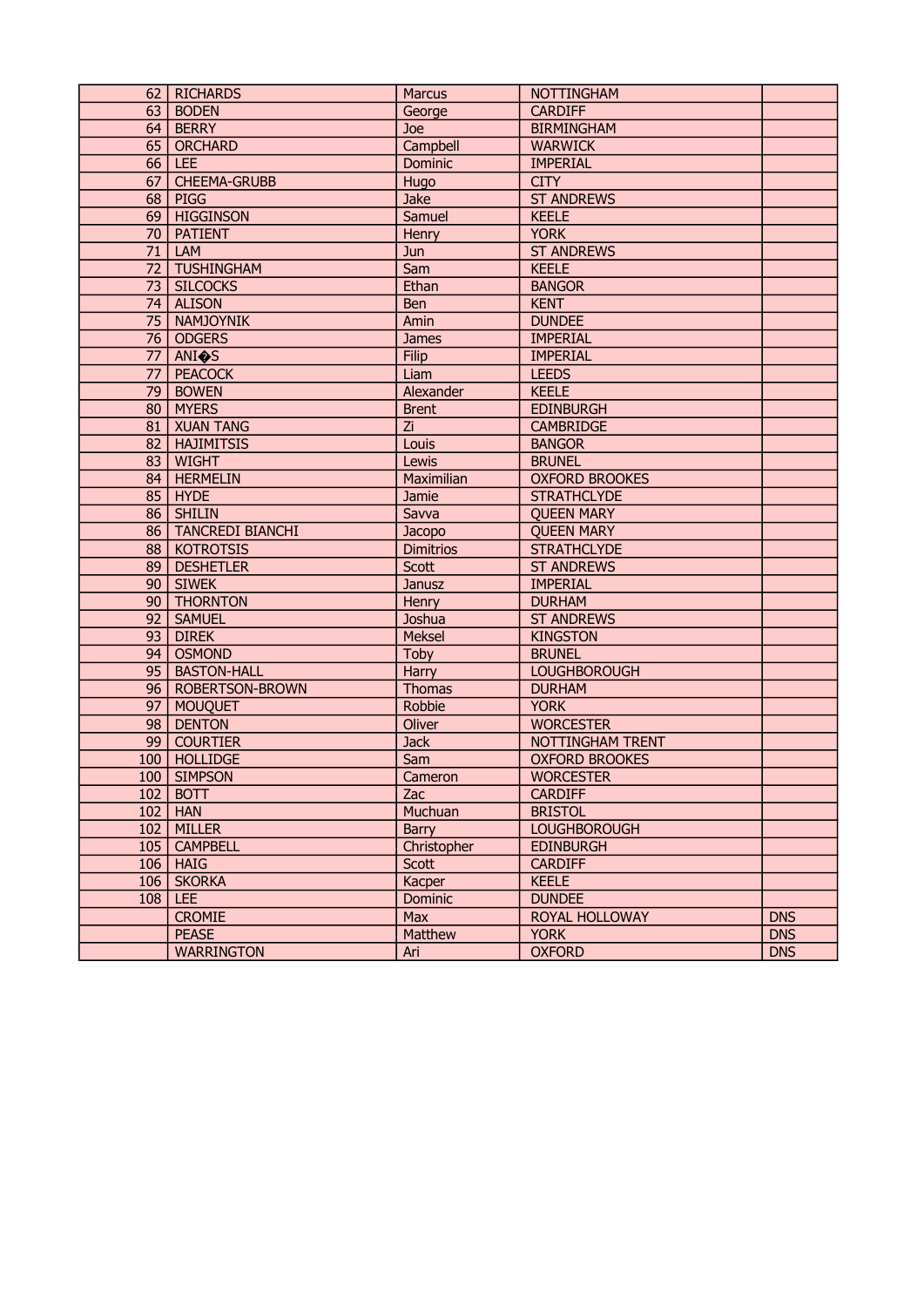#### Day 1 - Women's Sabre Overall ranking (47 fencers)

| Rank            | <b>Name</b>              | <b>First name</b>    | Club                      | <b>Status</b> |
|-----------------|--------------------------|----------------------|---------------------------|---------------|
|                 | 1 DICKSON                | Chloe                | <b>EDINBURGH</b>          |               |
|                 | 2 GASPARIN               | Giulia               | <b>EDINBURGH</b>          |               |
| 3 I             | <b>LLEWELLYN</b>         | <b>Elsie</b>         | <b>GLASGOW CALEDONIAN</b> |               |
| $\overline{3}$  | <b>ROBBINS WILKINSON</b> | Ellen                | <b>NEWCASTLE</b>          |               |
| $\overline{5}$  | <b>POTTER</b>            | Sophia               | <b>BUCKS NEW</b>          |               |
| 6 <sup>1</sup>  | <b>TAYLOR</b>            | <b>Beth</b>          | <b>QUEENS</b>             |               |
| 7 <sup>1</sup>  | <b>MOFFAT</b>            | <b>Alice</b>         | <b>BATH</b>               |               |
| 8 <sup>1</sup>  | <b>DESMOND</b>           | <b>Jodi</b>          | <b>ST ANDREWS</b>         |               |
| 9 <sup>°</sup>  | <b>DZHAMBAZKA</b>        | Margarita            | <b>OXFORD BROOKES</b>     |               |
| 10 <sup>1</sup> | <b>WILSON-SMITH</b>      | Charlotte            | <b>GLASGOW CALEDONIAN</b> |               |
| 11 <sup>1</sup> | <b>CHART</b>             | Yvonne               | <b>OXFORD</b>             |               |
| 12 <sup>1</sup> | <b>MINZAT</b>            | <b>Flo</b>           | <b>UCL</b>                |               |
| 13 <sup>1</sup> | <b>SHAO</b>              | Yue                  | <b>GLASGOW</b>            |               |
| 14              | <b>DIGGENS-WILSON</b>    | Freya                | <b>DURHAM</b>             |               |
| 15              | XU                       | <b>Sherry Yuging</b> | <b>IMPERIAL</b>           |               |
|                 | $16$ XU                  | Jing                 | <b>DURHAM</b>             |               |
|                 | 17   SEALE               | Thalia               | <b>OXFORD</b>             |               |
|                 | 18 JENKINS               | Emily                | <b>ST ANDREWS</b>         |               |
| 19              | <b>CURWEN</b>            | <b>Becci</b>         | <b>HARTPURY</b>           |               |
|                 | 20 LITTLE                | Katie                | <b>BATH</b>               |               |
| 21              | <b>KHAN</b>              | Zahra                | <b>NOTTINGHAM</b>         |               |
| 22              | <b>SMITH</b>             | Kaya                 | <b>DURHAM</b>             |               |
| 23              | <b>SIRAJ</b>             | Natasha              | <b>DURHAM</b>             |               |
| 24              | <b>WILCZYK</b>           | Lucy                 | <b>CAMBRIDGE</b>          |               |
| 25              | <b>BAYRAMOVA</b>         | Viv                  | <b>BRISTOL</b>            |               |
| 26              | <b>MAN CHAN</b>          | Suet                 | <b>GLASGOW</b>            |               |
| 27 <sup>1</sup> | <b>TERRINGTON</b>        | <b>Harriet</b>       | <b>LEEDS</b>              |               |
|                 | 28   RAYMENT             | Sophie               | <b>WARWICK</b>            |               |
| 29              | <b>BYNN LEE</b>          | Soo                  | <b>ST ANDREWS</b>         |               |
| 30 <sup>°</sup> | <b>KHAN</b>              | Aneesah              | <b>IMPERIAL</b>           |               |
| 31              | <b>GILMOUR</b>           | Catriona             | <b>BATH</b>               |               |
| 32              | <b>ROBINSON</b>          | Emma                 | <b>CARDIFF</b>            |               |
| 33 <sup>1</sup> | <b>JANUSZEWSKI</b>       | Heidi                | <b>DURHAM</b>             |               |
|                 | 34   FRANCESCA           | Anna                 | <b>PORTSMOUTH</b>         |               |
| 35              | <b>LESNIEWSKA</b>        | Magdalena            | <b>STRATHCLYDE</b>        |               |
|                 | 36   BISHOP              | Catherine            | <b>BATH</b>               |               |
| 37              | <b>BAYRAMOVA</b>         | <b>Liz</b>           | <b>QUEEN MARY</b>         |               |
| 38              | <b>SUTTRUP</b>           | Julia                | <b>QUEEN MARY</b>         |               |
| 39              | <b>HENDERSON</b>         | <b>Taylor</b>        | <b>QUEEN MARY</b>         |               |
| 40              | <b>VAUGHAN</b>           | Amy                  | <b>YORK</b>               |               |
| 41              | <b>PAUL PO LING</b>      | Chan                 | <b>EDINBURGH</b>          |               |
| 42              | <b>HUANG</b>             | Vivian               | <b>UCL</b>                |               |
| 43              | SEDDON-COWELL            | <b>Susie</b>         | <b>EDINBURGH</b>          |               |
| 44              | MAYHOOK-WALKER           | India                | <b>IMPERIAL</b>           |               |
|                 | <b>REYES</b>             | Daniella             | <b>QUEEN MARY</b>         | <b>DNF</b>    |
|                 | <b>FELFOLDI</b>          | Kata                 | <b>SUSSEX</b>             | <b>DNS</b>    |
|                 | <b>YING YING LEOW</b>    | Anna                 | <b>CAMBRIDGE</b>          | <b>DNS</b>    |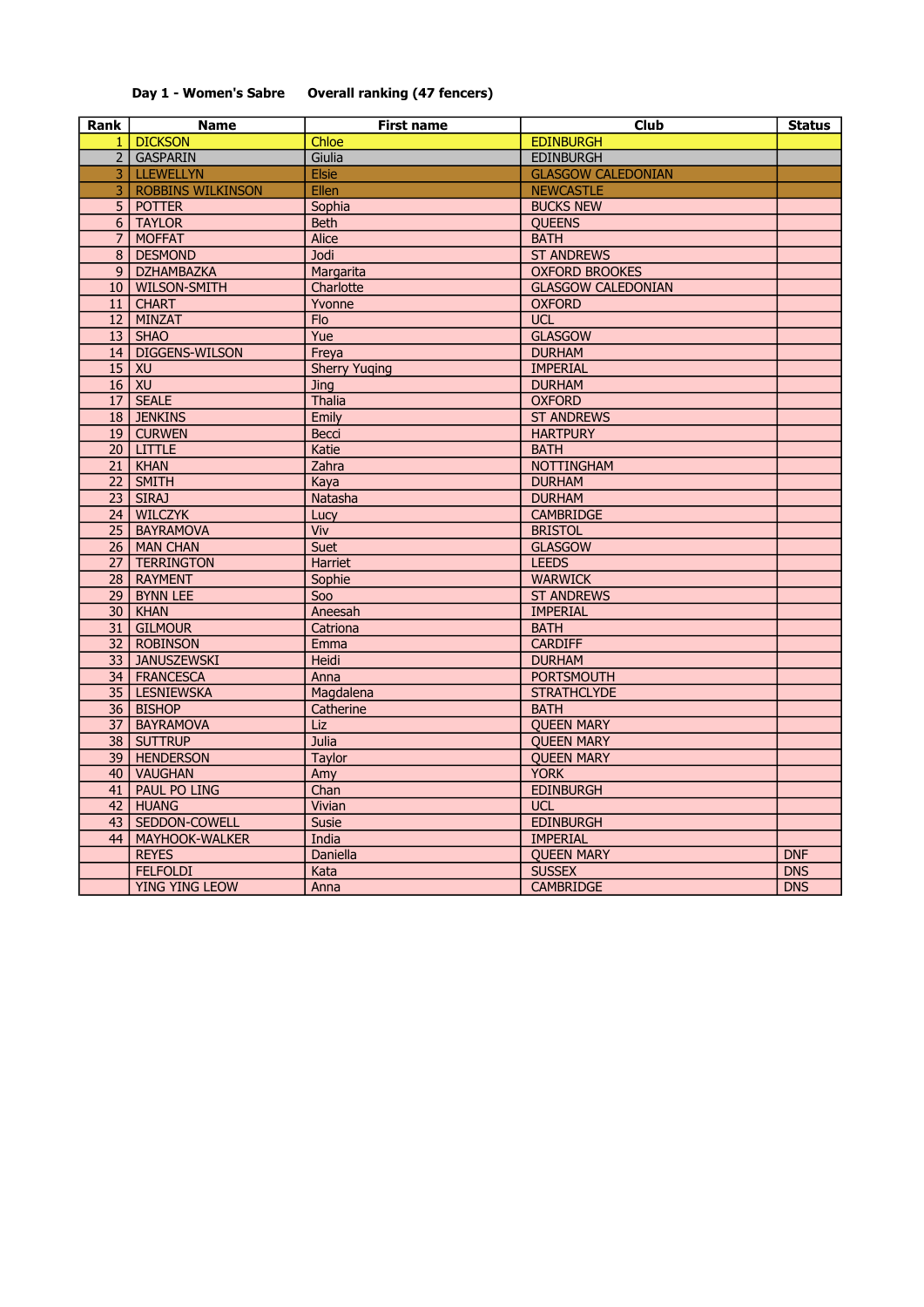## Overall ranking (108 fencers) Day 3 - Men's Foil

| <b>Rank</b>     | <b>Name</b>            | <b>First name</b>          | <b>Club</b>          | <b>Status</b> |
|-----------------|------------------------|----------------------------|----------------------|---------------|
| 1 <sup>1</sup>  | <b>GUENNOU</b>         | Louis                      | <b>UCL</b>           |               |
|                 | $2$   WONG             | Vinson John                | <b>ST ANDREWS</b>    |               |
| 3               | <b>BRIGGS</b>          | <b>Jamie</b>               | <b>DURHAM</b>        |               |
| 3               | FOREY-MILLER           | <b>Jacob</b>               | <b>DURHAM</b>        |               |
|                 | $5$   NASH             | Oliver                     | <b>DURHAM</b>        |               |
|                 | 6   DAWSON             | <b>Ashley</b>              | <b>BATH</b>          |               |
| 7 <sup>1</sup>  | <b>RUTHERFORD</b>      | <b>James</b>               | <b>NOTTINGHAM</b>    |               |
|                 | 8   NARVAEZ PALIZA     | Jose                       | <b>LOUGHBOROUGH</b>  |               |
|                 | 9   AUSTIN             | Kiron                      | <b>EAST ANGLIA</b>   |               |
|                 | 10   WILSON            | Sam                        | <b>DURHAM</b>        |               |
|                 | 11   FRAN $\bigcirc$ A | Giovanni                   | <b>IMPERIAL</b>      |               |
|                 | 12   BRATTON           | <b>Jack</b>                | <b>ST ANDREWS</b>    |               |
|                 | $13$   LAUGA           | <b>Alexis</b>              | <b>CAMBRIDGE</b>     |               |
|                 | 14   ALAWADH           | Abdulaziz                  | <b>GLASGOW</b>       |               |
|                 | 15 UDRZAL              | Benjamin                   | <b>WARWICK</b>       |               |
|                 | 16   YUN-FARMBROUGH    | Will                       | <b>CAMBRIDGE</b>     |               |
|                 | 17   LENNON            | Christopher                | <b>DURHAM</b>        |               |
|                 | $18$ LEE               | <b>Yat Long Aaron</b>      | <b>IMPERIAL</b>      |               |
|                 | 19   BROUGHTON         | Archie                     | <b>LEEDS BECKETT</b> |               |
|                 | 20   BARRIOS           | Juan Paolo Lorenzo Gerardo | <b>DURHAM</b>        |               |
|                 | 21 CALVO LOPEZ         | Yann                       | <b>UCL</b>           |               |
|                 | $\overline{22}$ PLANT  | Oscar                      | <b>EXETER</b>        |               |
|                 | 23   WALLENDAHL        | Christoph                  | <b>OXFORD</b>        |               |
|                 | 24   CRAWFORD          | Angus                      | <b>HERIOT-WATT</b>   |               |
|                 | $25$ LEE               | <b>Derek</b>               | <b>UCL</b>           |               |
|                 | 26   RANCE             | <b>Joseph</b>              | <b>CAMBRIDGE</b>     |               |
|                 | 27   CAMPBELL-YATES    | <b>Tiger</b>               | <b>UCL</b>           |               |
|                 | 28   IVARSSON          | Oliver                     | <b>EXETER</b>        |               |
|                 | 29   MAGOR             | Daniel                     | <b>DURHAM</b>        |               |
|                 | 30   ANI $\circ$ S     | <b>Filip</b>               | <b>IMPERIAL</b>      |               |
|                 | 31   LIBSON            | Tazman                     | <b>ST ANDREWS</b>    |               |
| 32              | <b>WHITE</b>           | Dan                        | <b>BATH</b>          |               |
|                 | $33$ LEE               | Dominic                    | <b>IMPERIAL</b>      |               |
| 34              | <b>HIN SUNG</b>        | <b>Cheuk</b>               | <b>QUEEN MARY</b>    |               |
| $\overline{35}$ | <b>DON</b>             | Edward                     | <b>NEWCASTLE</b>     |               |
| 36              | <b>BROSNAN</b>         | <b>James</b>               | <b>LEICESTER</b>     |               |
| 37              | <b>CHAN</b>            | <b>Nicholas</b>            | <b>DURHAM</b>        |               |
|                 | 38 SULLIVAN            | <b>Jack</b>                | <b>SHEFFIELD</b>     |               |
|                 | 39   TERRILL           | <b>James</b>               | <b>CAMBRIDGE</b>     | <b>DNF</b>    |
|                 | $40$ CARR              | Ben                        | <b>KENT</b>          |               |
|                 | 41   GOGUEN-COMPAGNONI | <b>Nicholas</b>            | <b>EDINBURGH</b>     |               |
|                 | 41   STEELE            | Gabriel                    | <b>DUNDEE</b>        |               |
|                 | 43   MACLENNAN         | Michael                    | <b>DURHAM</b>        |               |
|                 | 44   PRINCE            | <b>Thomas</b>              | <b>BANGOR</b>        |               |
|                 | 45   MASON             | <b>Joel</b>                | <b>SHEFFIELD</b>     |               |
|                 | 46   ALISON            | <b>Ben</b>                 | <b>KENT</b>          |               |
|                 | 47   OLSZEWSKI         | <b>Wiktor</b>              | <b>QUEEN MARY</b>    |               |
|                 | 48   TUSHINGHAM        | Sam                        | <b>KEELE</b>         |               |
|                 | $49$   WEBB            | <b>Ben</b>                 | <b>BANGOR</b>        |               |
|                 | 50   ESTRUCH           | <b>Thomas</b>              | <b>BATH</b>          |               |
|                 | 51   MIYAKE            | Ryoto                      | <b>LEEDS</b>         |               |
| 52              | <b>KAN</b>             | Kevin                      | <b>EXETER</b>        |               |
|                 | $53$ SCOTT             | <b>Stuart</b>              | <b>BATH</b>          |               |
|                 | 54   MACKINTOSH        | Toby                       | <b>STRATHCLYDE</b>   |               |
|                 | 55   BRITTAIN          | <b>Brandon</b>             | <b>EXETER</b>        |               |
|                 | 56   SEFTON            | Zack                       | <b>SHEFFIELD</b>     |               |
|                 | $57$ SIWEK             | Janusz                     | <b>IMPERIAL</b>      |               |
|                 | 58   BRIENS            | Arthur                     | <b>UCL</b>           |               |
|                 | 59 COWLEY              | Matt                       | <b>BATH</b>          |               |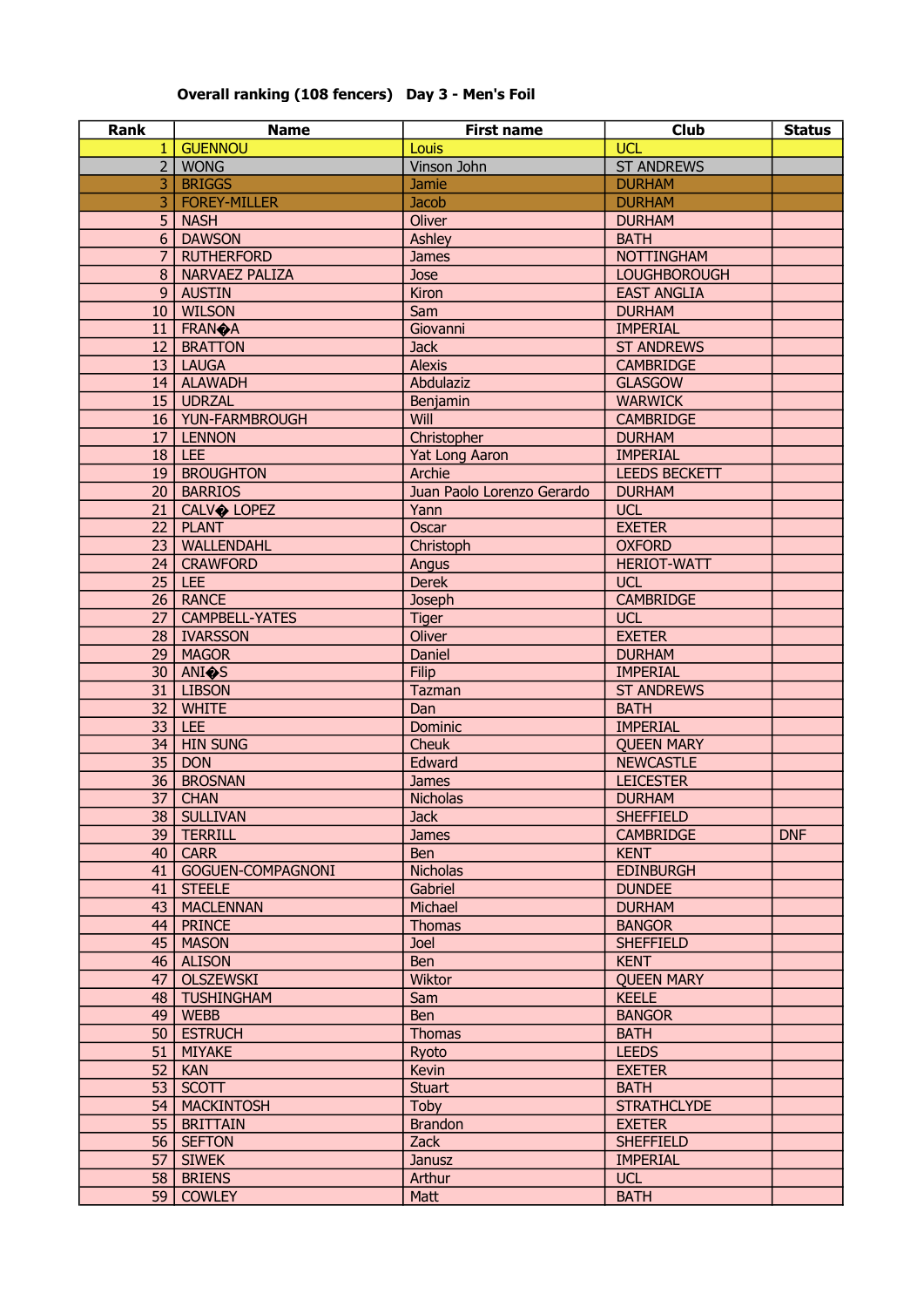|     | 60   MOODY              | David          | <b>GLASGOW</b>       |            |
|-----|-------------------------|----------------|----------------------|------------|
|     | 61   HANG SIU           | Wing           | <b>DURHAM</b>        |            |
|     |                         |                |                      |            |
|     | 62   CRANE              | <b>Richard</b> | <b>YORK</b>          |            |
|     | 63   CONLIN             | Peter          | <b>ST ANDREWS</b>    |            |
|     | 64   MISHIMA            | Izumu          | <b>DURHAM</b>        |            |
|     | 65 MOUQUET              | Robbie         | <b>YORK</b>          |            |
|     | 66   SHILIN             | Savva          | <b>QUEEN MARY</b>    |            |
| 67  | <b>ROUND</b>            | Guy            | <b>CARDIFF</b>       |            |
|     | 68   GIRVIN             | William        | <b>HERIOT-WATT</b>   |            |
|     | 69 BOTT                 | Zac            | <b>CARDIFF</b>       |            |
|     | 70   HALLS              | Rowan          | <b>LOUGHBOROUGH</b>  |            |
| 71  | <b>BAKER</b>            | Jonathan       | <b>LEEDS</b>         |            |
| 72  | <b>HELM-COWLEY</b>      | Joshua         | NOTTINGHAM TRENT     |            |
| 73  | <b>HALL</b>             | Matthew        | <b>WARWICK</b>       |            |
|     | 74   BROOKS SCODELLARO  | <b>Maxim</b>   | <b>LEEDS</b>         |            |
|     | 75   AWAD               | Yassin         | <b>QUEEN MARY</b>    |            |
| 76  | ANTONOV                 | Daniil         | <b>DURHAM</b>        |            |
|     | 77   PITTMAN            | Stephen        | <b>ST ANDREWS</b>    |            |
|     | $\overline{78}$ LEUNG   | Christopher    | <b>DUNDEE</b>        |            |
|     | $\overline{79}$ SMITH   | <b>Jacob</b>   | <b>LEEDS</b>         |            |
|     | 80   PRITCHETT          | Jonathan       | <b>DURHAM</b>        |            |
|     | 81   TO WONG            | Yu             | <b>LEEDS</b>         |            |
|     | 82   ATKINS             | <b>Ben</b>     | <b>NEWCASTLE</b>     |            |
|     | 83 JOHNSTONE            | Connor         | <b>BATH</b>          |            |
|     | 84   HAGERTY            | Christopher    | <b>ST ANDREWS</b>    |            |
|     | 85 COURTIER             | <b>Jack</b>    | NOTTINGHAM TRENT     |            |
|     | 86   CHANG              | Cheng-Te       | <b>QUEEN MARY</b>    |            |
|     | 87   NASSER             | Seifallah      | <b>LEEDS</b>         |            |
|     | 88   CURTHEW-SANDERS    | <b>Alex</b>    | <b>BRUNEL</b>        |            |
| 89  | <b>DORRELL</b>          | Connor         | <b>EDINBURGH</b>     |            |
| 90  | <b>MCCLELLAND</b>       | Calum          | <b>BRUNEL</b>        |            |
| 91  | <b>BERNS</b>            | Maxence        | <b>EXETER</b>        |            |
| 92  | <b>HAWKINS</b>          | Casper         | <b>WARWICK</b>       |            |
| 93  | <b>CANNON</b>           | <b>Richard</b> | <b>CARDIFF</b>       |            |
| 94  | <b>HIGGINSON</b>        | Samuel         | <b>KEELE</b>         |            |
|     | 95 BURNEY               | Jake           | <b>EDINBURGH</b>     |            |
|     | 96   MCLAUGHLAN         | Matthew        | <b>EAST ANGLIA</b>   |            |
|     | 97   MOLLENHAUER-STARKL | Maximilian     | <b>BRUNEL</b>        |            |
|     | 97   WHITEHEAD          | Joe            | <b>DURHAM</b>        |            |
|     | 99 COTOROGEA            | Vlad           | <b>ANGLIA RUSKIN</b> |            |
|     | $100$ ROJ               | <b>Bart</b>    | <b>NEWCASTLE</b>     |            |
| 101 | <b>KMIOTEK</b>          | Adrian         | <b>LOUGHBOROUGH</b>  |            |
|     | $102$ BODEN             | George         | <b>CARDIFF</b>       |            |
|     | $102$ DENIZE            | Paul           | <b>BANGOR</b>        |            |
|     | 104   ZARANDI           | Idean          | <b>NEWCASTLE</b>     |            |
|     | $105$   HAIG            | Scott          | <b>CARDIFF</b>       |            |
|     | 106   ESSII PASCAL      | Francois       | <b>MIDDLESEX</b>     |            |
| 107 | <b>KHAYAT</b>           | Cecil          | <b>BRISTOL</b>       |            |
|     | <b>SAMPSON</b>          | Dominic        | <b>MANCHESTER</b>    | <b>DNS</b> |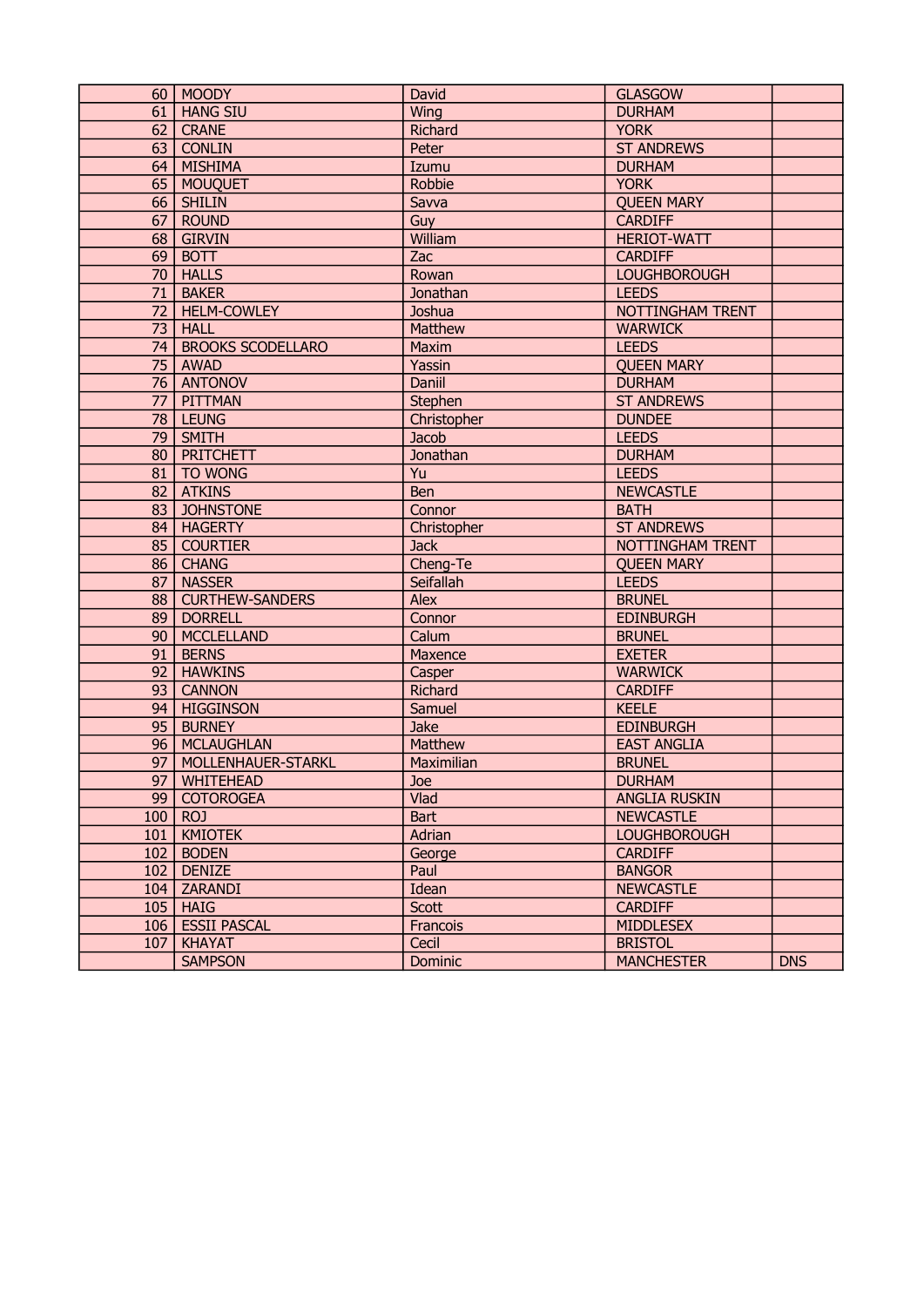| <b>Rank</b>    | <b>Name</b>        | <b>First name</b>    | <b>Club</b>           | <b>Status</b> |
|----------------|--------------------|----------------------|-----------------------|---------------|
| $\mathbf{1}$   | <b>SOLODKIHA</b>   | <b>Jekaterina</b>    | <b>COVENTRY</b>       |               |
| 2 <sup>1</sup> | <b>DICKSON</b>     | Chloe                | <b>EDINBURGH</b>      |               |
| $\overline{3}$ | <b>CHART</b>       | Yvonne               | <b>OXFORD</b>         |               |
| $\overline{3}$ | <b>GOODCHILD</b>   | Emily                | <b>QUEEN MARY</b>     |               |
| 5              | <b>GRANVILLE</b>   | <b>Bronwen</b>       | <b>NEWCASTLE</b>      |               |
| 5              | <b>SUDDERICK</b>   | Zoe                  | <b>EDINBURGH</b>      |               |
| $\overline{7}$ | <b>PISANO</b>      | Alessandra           | <b>KEELE</b>          |               |
| 8              | <b>PATEL</b>       | Serena               | <b>NOTTINGHAM</b>     |               |
| 9 <sup>°</sup> | <b>SILK</b>        | Georgia              | <b>OUEEN MARY</b>     |               |
| 10             | <b>RAIYAT</b>      | Henna                | <b>KEELE</b>          |               |
| 11             | <b>SMYTH</b>       | Hannah               | <b>ANGLIA RUSKIN</b>  |               |
| 12             | FONG               | Tyanne               | <b>NOTTINGHAM</b>     |               |
| 13             | <b>BARRETT</b>     | Sarah                | <b>NORTHUMBRIA</b>    |               |
| 14             | KNOX               | Eleanor              | <b>NOTTINGHAM</b>     |               |
|                | 15   CURWEN        | <b>Becci</b>         | <b>HARTPURY</b>       |               |
|                | 16   HADALIN       | Henriett             | <b>UCL</b>            |               |
|                | 17   HTET-MARSHALL | Sasha                | <b>EDINBURGH</b>      |               |
|                | 18   MCLAUGHLIN    | Mhairi               | <b>EDINBURGH</b>      |               |
|                | 19   TAYLOR        | Lucy                 | <b>KINGS COLLEGE</b>  |               |
|                | 20   HARDIE        | Helo $\bigcirc$ se   | <b>NOTTINGHAM</b>     |               |
| 21             | XU                 | <b>Sherry Yuqing</b> | <b>IMPERIAL</b>       |               |
|                | 22   SUTHERLAND    | Imogen               | <b>BIRMINGHAM</b>     |               |
|                | 23   WRAY          | Olivia               | <b>BATH</b>           |               |
|                | 24   SAQEEF        | <b>Umaira</b>        | <b>EDINBURGH</b>      |               |
|                | $25$ CHAI          | Emily                | <b>BIRMINGHAM</b>     |               |
|                | 26   SADLER        | Louise               | <b>BATH</b>           |               |
|                | 27   HERRICK       | Zoe                  | <b>BIRMINGHAM</b>     |               |
| 28             | <b>BRIGDEN</b>     | Lauren               | <b>CAMBRIDGE</b>      |               |
|                | $29$ GUIDO         | Gaia                 | <b>BATH</b>           |               |
| 30             | EDGECLIFFE-JOHNSON | Imogen               | <b>DURHAM</b>         |               |
|                | 31 DE N'YEURT      | Tabitha              | <b>EXETER</b>         |               |
|                | 32   MAUL          | Magdalena            | <b>OXFORD BROOKES</b> |               |
|                | 33 ZHANG           | Candy                | <b>IMPERIAL</b>       |               |
|                | 34   GILMOUR       | Catriona             | <b>BATH</b>           |               |
|                | 35 CLAPP           | Olivia               | <b>CAMBRIDGE</b>      |               |
|                | 36   SYNEK HERD    | Isabella             | <b>CAMBRIDGE</b>      |               |
| 37             | <b>HOFFMANN</b>    | Amelie               | <b>QUEEN MARY</b>     |               |
|                | 38   DZHAMBAZKA    | Margarita            | <b>OXFORD BROOKES</b> |               |
|                | 39   KNOWLES       | Alice                | <b>STRATHCLYDE</b>    |               |
|                | 40   WILLIAMS-HOWE | Sydney               | <b>MANCHESTER</b>     |               |
| 41             | <b>DESMOND</b>     | <b>Jodi</b>          | <b>ST ANDREWS</b>     |               |
| 42             | <b>FUNG</b>        | Reina                | <b>DURHAM</b>         |               |
| 43             | <b>ELLIOTT</b>     | Lauren               | <b>NOTTINGHAM</b>     |               |
| 44             | <b>BALDWIN</b>     | Elinor               | <b>DURHAM</b>         |               |
| 45             | <b>RUSU</b>        | Ilinca-Maria         | <b>WARWICK</b>        |               |
|                | 46   GHIRINGHELLI  | Greta                | <b>KINGS COLLEGE</b>  |               |
|                | $47$ LEVER         | Rachael              | <b>NOTTINGHAM</b>     |               |
|                | 48 ZAVETA          | Cosima               | <b>OXFORD</b>         |               |
|                | 49   HAYNES        | Georgia              | <b>EDINBURGH</b>      |               |
|                | 50   RUSSO         | Costanza             | <b>WARWICK</b>        |               |
| 51             | <b>HALL</b>        | Rachel               | <b>DUNDEE</b>         |               |
|                | 52 JAWED           | Yasmin               | <b>EXETER</b>         |               |
|                | 53   CHAU          | Isabella             | <b>BRADFORD</b>       |               |
|                | 54   RAYDEN        | Hannah               | <b>DURHAM</b>         |               |
|                | 55   TERENOVA      | Jana                 | <b>OXFORD</b>         |               |

## Day 2 - Women's Foil Overall ranking (63 fencers)